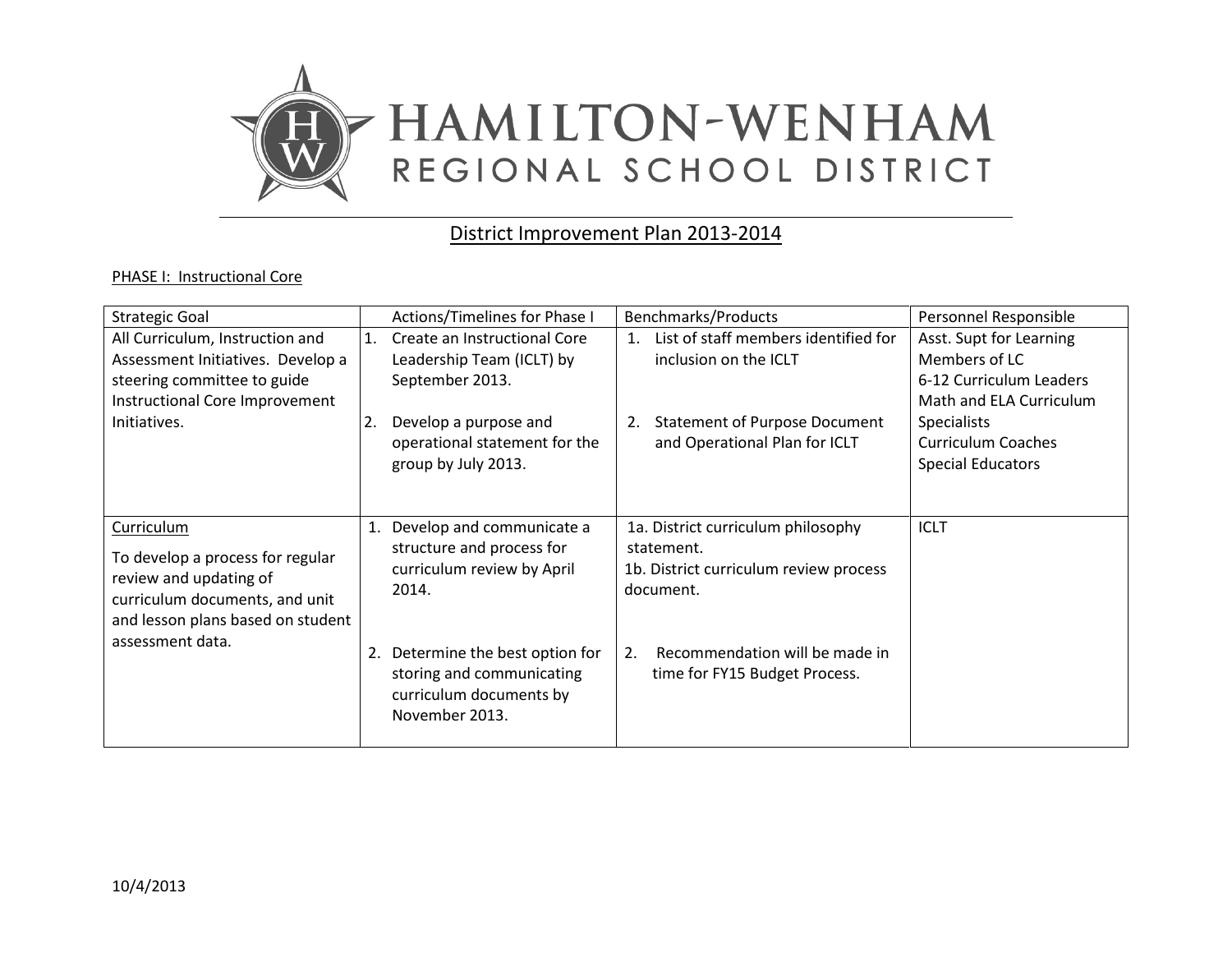| To complete the documentation               | Mathematics-Elementary                            | Mathematics-Elementary                  | <b>ICLT</b> |
|---------------------------------------------|---------------------------------------------------|-----------------------------------------|-------------|
| of the curriculum with PK-12 and            | 1. Complete the K-5 Instructional                 | 1. Pacing Guide, Instructional Units of |             |
| horizontal articulation, clearly            | Elements by January of 2014.                      | Study Documents, Benchmarks and         |             |
| identified, standards-based                 |                                                   | <b>Common Assessments.</b>              |             |
| mastery objectives aligned with             |                                                   |                                         |             |
| the Common Core and a focus on              | 2. Select appropriate materials to                | 2. Core materials list will be          |             |
| knowledge, skills and abilities             | implement K-5 Math                                | completed by 9/2013.                    |             |
| students will need to be                    | Curriculum by January of                          | Supplemental list will be completed     |             |
| successful in the 21 <sup>st</sup> Century. | 2014.                                             | by 1/2014.                              |             |
|                                             |                                                   |                                         |             |
|                                             | Mathematics 6-12                                  | Mathematics 6-12                        |             |
|                                             | 1. Complete 6-12 Instructional                    | 1. Pathways Document, Core              |             |
|                                             | Elements by January of 2014.                      | Standards by Grade/Course               |             |
|                                             |                                                   | Document, Pacing Guides, Units of       |             |
|                                             |                                                   | Study, and Common Assessments           |             |
|                                             |                                                   | by January 2014                         |             |
|                                             | 2. Complete review of                             | 2. Rationale statement for changes in   |             |
|                                             | instructional materials by                        | materials will be included in FY15      |             |
|                                             | January 2014.                                     | 6-12 Mathematics Budget.                |             |
|                                             |                                                   |                                         |             |
|                                             |                                                   |                                         |             |
|                                             | <b>ELA Elementary</b><br>1. Write a Draft K-5 ELA |                                         |             |
|                                             | <b>Curriculum Document by</b>                     |                                         |             |
|                                             | Complete the Common Core                          |                                         |             |
|                                             | integration and mapping of                        |                                         |             |
|                                             | the ELA Curriculum.                               |                                         |             |
|                                             |                                                   |                                         |             |
|                                             | 2. Undertake a comprehensive                      |                                         |             |
|                                             | review of HWRHS Course                            |                                         |             |
|                                             | <b>Offerings and Graduation</b>                   |                                         |             |
|                                             | Requirements.                                     |                                         |             |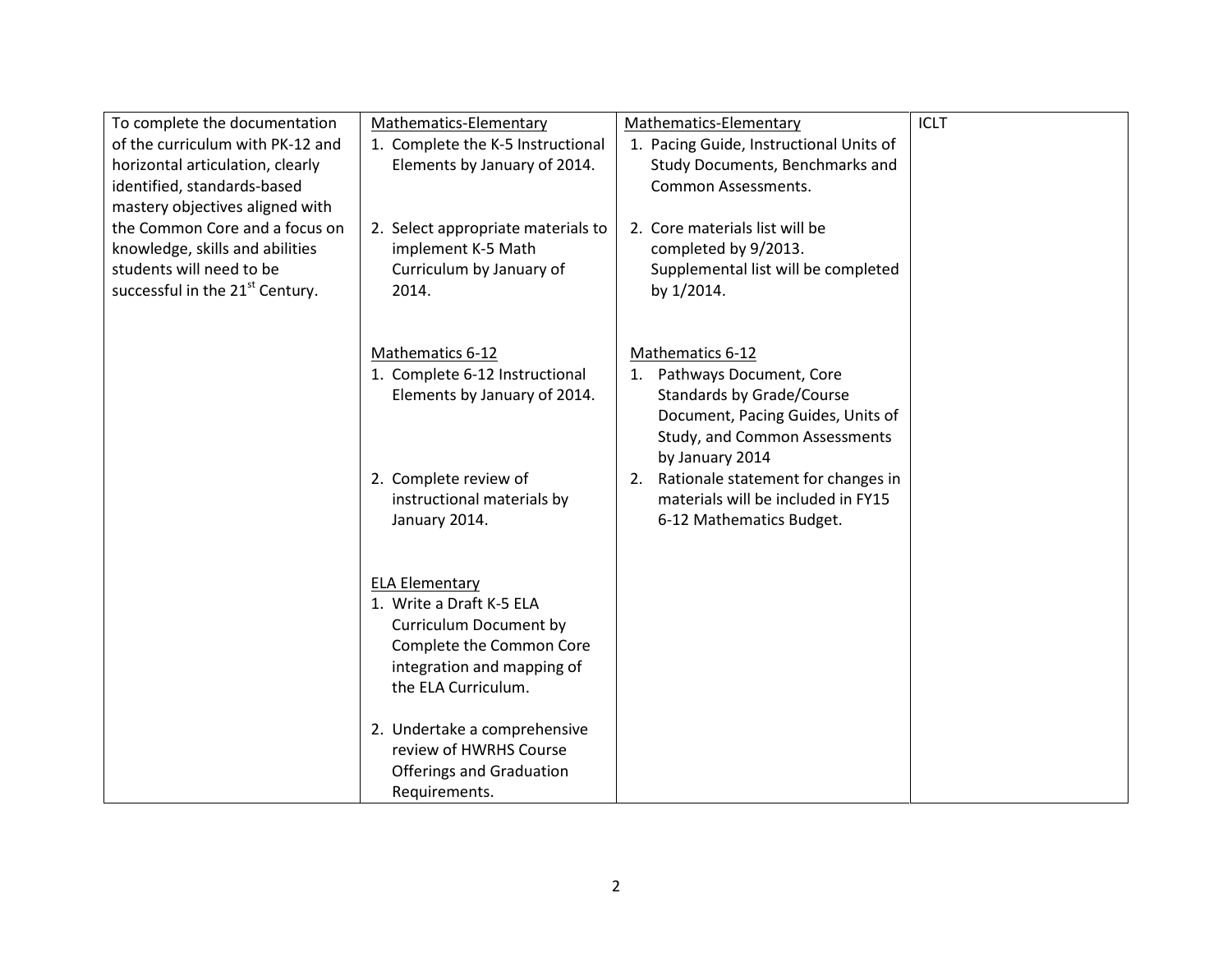| Instruction                                                                                                                                                                                        |                                                                                                                                                                                                                      |                                                                                                                                                                        | <b>ICLT</b>        |
|----------------------------------------------------------------------------------------------------------------------------------------------------------------------------------------------------|----------------------------------------------------------------------------------------------------------------------------------------------------------------------------------------------------------------------|------------------------------------------------------------------------------------------------------------------------------------------------------------------------|--------------------|
| To develop a system that allows<br>teachers to use the results of<br>student assessment data to tailor<br>their instruction to the needs of<br>their learners.                                     | Train a core group of staff in<br>1.<br>the practices of using<br>assessment data to inform<br>instructional practice using<br>the "Using Data Process of<br>Collaborative Inquiry" Model.                           | Six days of training will be<br>1.<br>completed by November 2013.                                                                                                      |                    |
|                                                                                                                                                                                                    | Core group will review<br>2.<br>current state of data use in<br>our schools and plan<br>initiatives for "Phase II"<br>implementation, including<br>collaboration with<br>neighboring districts and<br>organizations. | Plans will be completed and ready<br>2.<br>for implementation by September<br>2014.                                                                                    |                    |
| To develop a common model of<br>standards-based instruction for<br>the District that incorporates<br>current research regarding<br>student learning and the results<br>of student assessment data. | Undertake a review of best<br>1.<br>practice instructional<br>methods.                                                                                                                                               | Leadership team will use regular<br>1.<br>meeting time to review current<br>research regarding best practices<br>and will discuss observations of<br>current practice. | 1. Leadership Team |
|                                                                                                                                                                                                    | Create and communicate an<br>2.<br>agreed-upon collection of<br>best instructional practices<br>(Phase II) Establish opportunities<br>for the sharing of instructional<br>expertise.                                 | Practices will be reflected in<br>2.<br>revised DCAP Document.<br>Document will be completed by<br>May 2014.                                                           | 2. ICLT            |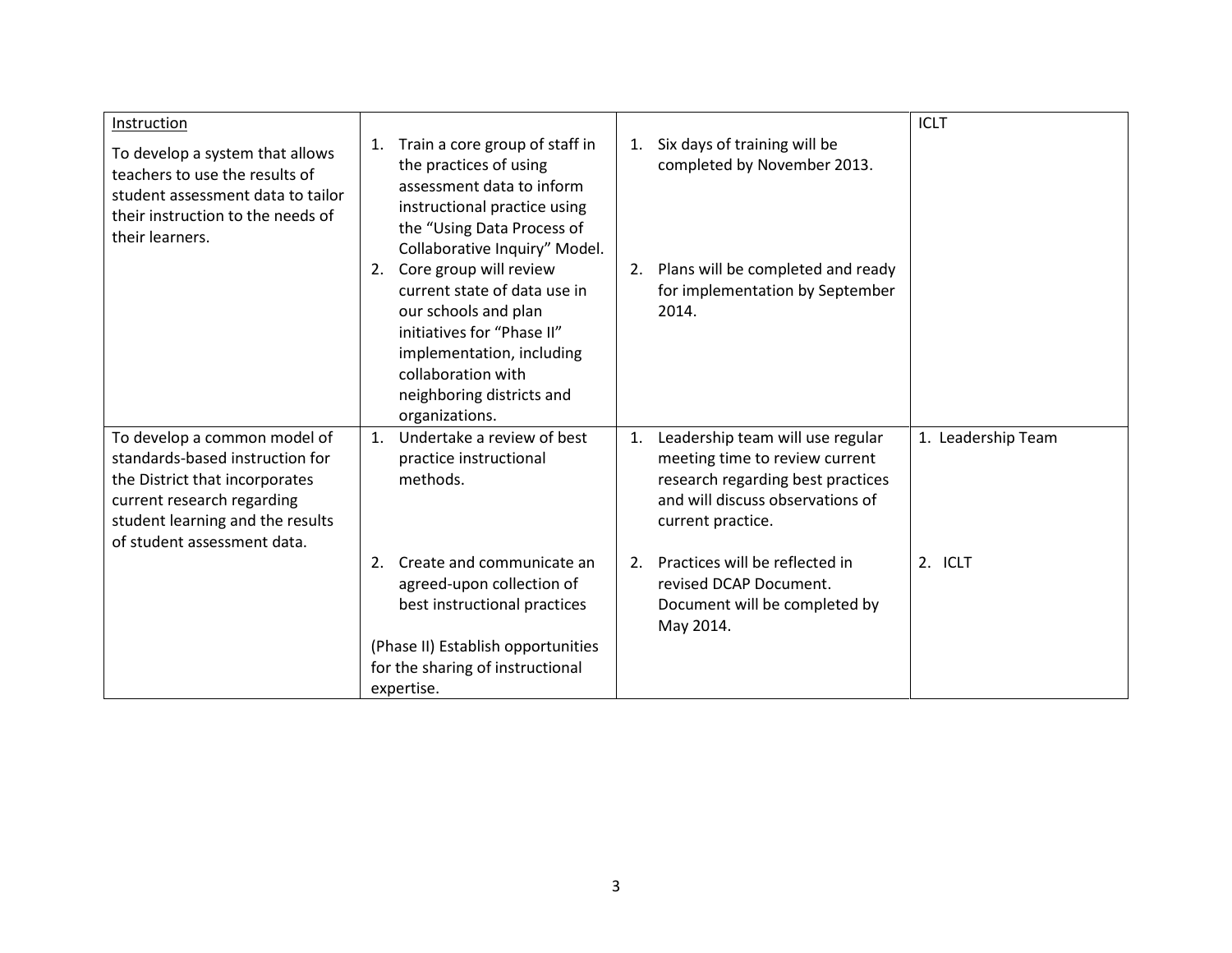| <b>Safety Nets</b>                                                                                                                                                                                                                                                                                                                                                                            |                                                                                                                                                                                                                                                                                                                                                                                                                                                                                                      |                                                                                                                                                                                                                                     | <b>ICLT</b>                             |
|-----------------------------------------------------------------------------------------------------------------------------------------------------------------------------------------------------------------------------------------------------------------------------------------------------------------------------------------------------------------------------------------------|------------------------------------------------------------------------------------------------------------------------------------------------------------------------------------------------------------------------------------------------------------------------------------------------------------------------------------------------------------------------------------------------------------------------------------------------------------------------------------------------------|-------------------------------------------------------------------------------------------------------------------------------------------------------------------------------------------------------------------------------------|-----------------------------------------|
| To develop a District Curriculum<br>Accommodation Plan that clearly<br>articulates the research-based<br>instructional practices that will be<br>implemented to assist all learners<br>throughout the District.                                                                                                                                                                               | 1. Review and revise current<br><b>DCAP Document.</b><br>2. Plan and deliver a series of<br>informational meetings with<br>faculty and community<br>regarding the contents and<br>purpose of the document.                                                                                                                                                                                                                                                                                           | See #2 Above.                                                                                                                                                                                                                       |                                         |
| To review the student pre-referral<br>process and to develop a tiered<br>system of supports to address the<br>needs of at-risk learners and<br>students with identified special<br>needs.                                                                                                                                                                                                     | 1. Review June 2011 Walker<br>Partnerships Audit of IST<br>process and document any<br>changes.                                                                                                                                                                                                                                                                                                                                                                                                      | 1. Review will be completed by<br>February 2014. Changes will be<br>incorporated into the revised DCAP<br>document.                                                                                                                 | Leadership Team, Building<br>ISTs, ICLT |
| Assessment<br>To create a rigorous and relevant<br>student assessment system,<br>including formative and<br>summative assessments,<br>standardized and district-<br>determined measures that will<br>give teachers, parents and<br>students meaningful feedback<br>regarding the progress of<br>individual students and the entire<br>district in meeting the standards<br>of the curriculum. | 1. Identify a team of<br>administrators, teachers and<br>specialists to focus and plan<br>the district's work on DDMs.<br>2. Assess educators'<br>understanding of the basics of<br>how the MCAS Student<br>Growth Percentile is derived<br>and how it can be used to<br>understand student growth<br>and progress; develop a plan<br>for ensuring educator<br>understanding.<br>3. Complete an inventory of<br>existing assessments used in<br>the district's schools and<br>assess where there are | 1. Team will be members of the ICLT.<br>2. Wednesday Early Release Schedule<br>will devote one Wednesday per<br>month to the topic of assessment.<br>3.-6. Plan will be completed and<br>submitted to the DESE by February<br>2014. | <b>ICLT</b>                             |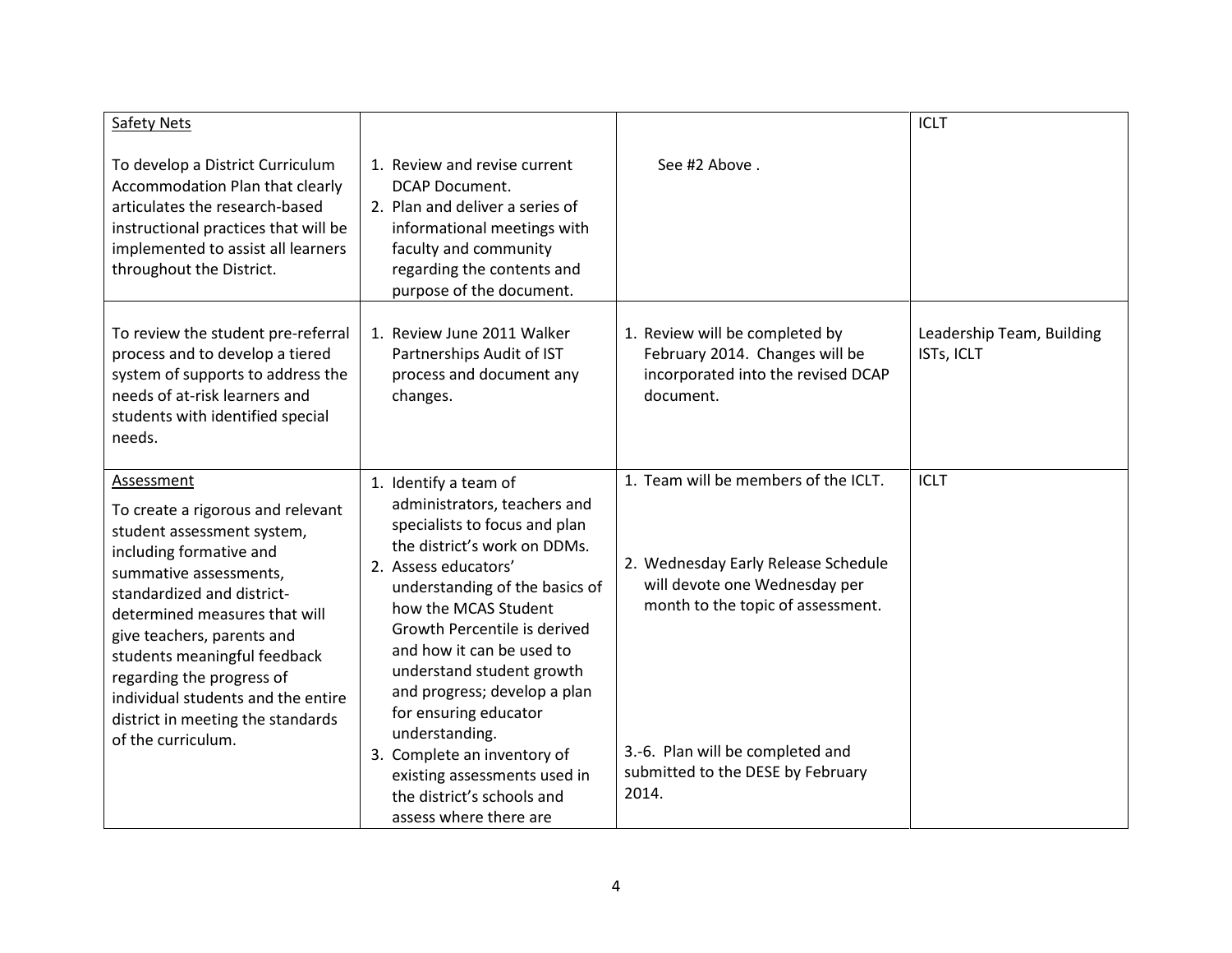| strengths to build on and gaps    |  |
|-----------------------------------|--|
| to fill.                          |  |
| 4. Discuss with the district's    |  |
| educational collaborative or      |  |
| other district partner, its       |  |
| interest and capacity to assist   |  |
| member districts in the work      |  |
| of identifying and evaluating     |  |
| assessments that may serve as     |  |
| DDMs.                             |  |
| 5. Plan a process for piloting    |  |
| DDMs where potential              |  |
| measures have been                |  |
| identified.                       |  |
| 6. Plan a process for researching |  |
| and/or developing measures        |  |
| where no existing measures        |  |
| are deemed appropriate.           |  |
| 7. Create (or augment) the        |  |
| district's communication plan     |  |
| to ensure that educators,         |  |
| school board members, and         |  |
| other stakeholders understand     |  |
| the role that DDMs will play in   |  |
| the new evaluation framework      |  |
| as well as a timetable for        |  |
| implementation.                   |  |
|                                   |  |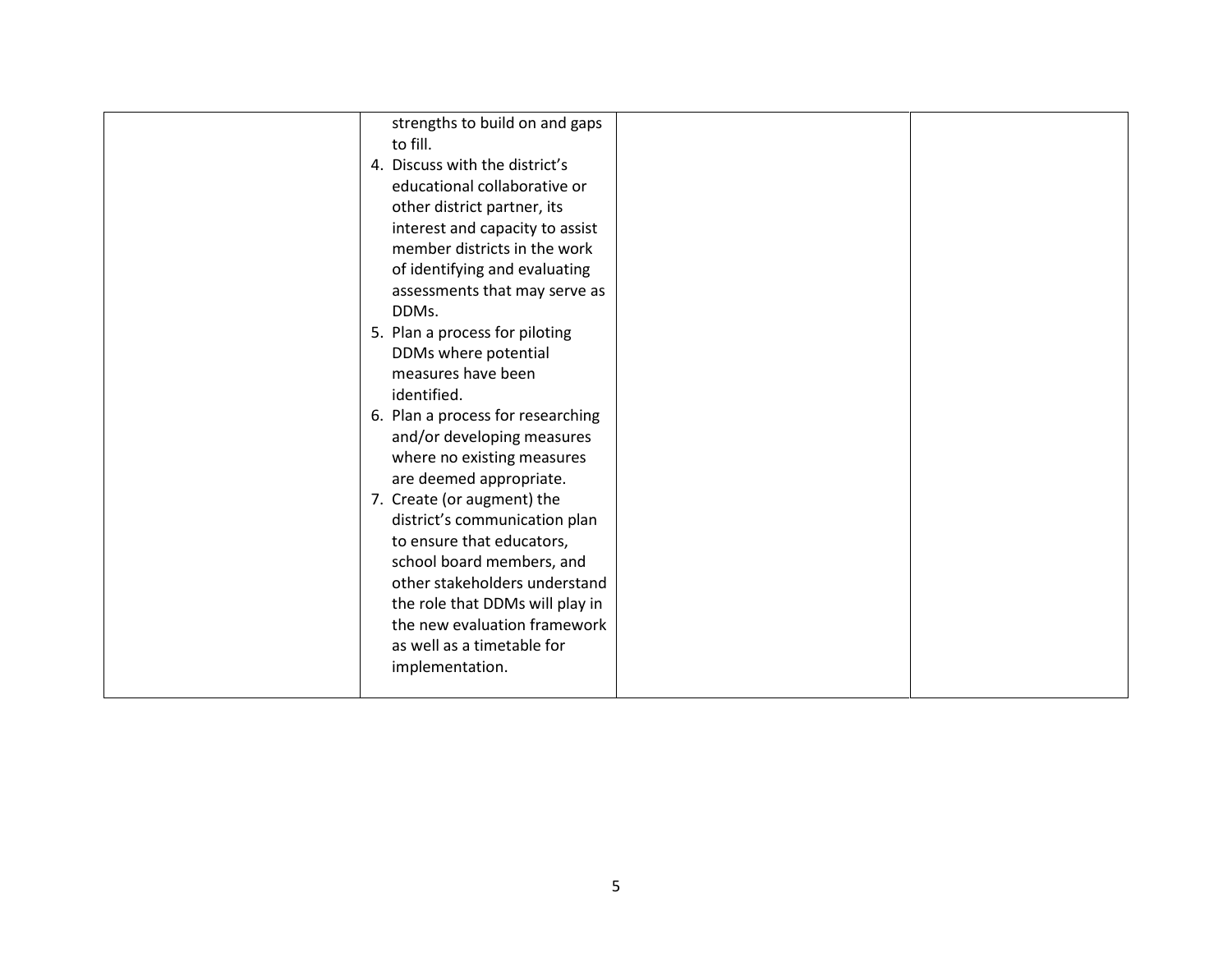## PHASE I: Human Resource Development

| <b>Strategic Goal</b>                                                                                                                                                                                                                                              | Actions/Timelines for Phase I                                                                                                                                                                                                                                                                                                                                                                                                                                                                                                                                                                                                              | <b>Benchmarks</b>                                                                                                                                                                                                                                                                                                                                                                                                                                                                                            | Personnel Responsible                                                                                                       |
|--------------------------------------------------------------------------------------------------------------------------------------------------------------------------------------------------------------------------------------------------------------------|--------------------------------------------------------------------------------------------------------------------------------------------------------------------------------------------------------------------------------------------------------------------------------------------------------------------------------------------------------------------------------------------------------------------------------------------------------------------------------------------------------------------------------------------------------------------------------------------------------------------------------------------|--------------------------------------------------------------------------------------------------------------------------------------------------------------------------------------------------------------------------------------------------------------------------------------------------------------------------------------------------------------------------------------------------------------------------------------------------------------------------------------------------------------|-----------------------------------------------------------------------------------------------------------------------------|
| <b>Faculty</b><br>To establish an annual robust<br>professional development<br>program based on the creation of<br>professional learning teams, who<br>through the analysis of student<br>assessment data, define and solve<br>problems of instructional practice. | 1. Develop a PD schedule for<br>2013-2014 that organizes<br>Wednesday PD Time to<br>provide teachers with time to<br>accomplish stated Phase I<br>Actions/Timelines in the<br><b>Instructional Core Goal Area</b>                                                                                                                                                                                                                                                                                                                                                                                                                          | Schedule will be developed in time<br>1.<br>for distribution in August of 2013.                                                                                                                                                                                                                                                                                                                                                                                                                              | Superintendent<br><b>Assistant Superintendent</b><br>Leadership Council                                                     |
| Evaluation system<br>To fully integrate the new<br>Educator Evaluation System as a<br>means for educators to document<br>successes in the use of data to<br>improve student learning.                                                                              | 1. Evaluation Task Force will<br>determine milestone dates in<br>evaluation system and<br>appropriate forms for<br>documenting evaluation.<br>2. Complete Negotiations of<br>contract language for new<br>evaluation system by 6/13.<br>3. Develop and distribute an<br><b>Evaluation Manual/Guidebook</b><br>that reflects the agreed-upon<br>teacher evaluation system.<br>4. Develop and implement<br>training sessions for faculty on<br>new evaluation system.<br>5. Continue regular meetings of<br><b>Evaluation Task Force to foster</b><br>communication regarding the<br>progress of implementation of<br>new evaluation system. | <b>Evaluation Task Force will finalize</b><br>$\mathbf{1}$ .<br>dates and forms by 6/1/13.<br>Contract language will be ratified<br>2.<br>by HWREA and approved by<br>HWRSC by June 2013.<br>Guidebook will be completed by<br>3.<br>November 1, 2013.<br>4. Training sessions will be presented<br>to faculty during August orientation<br>and Wednesday release time in<br>September of 2013.<br>5. Task force will report progress on<br>implementation in January and June<br>of 2014 to SC and Faculty. | Superintendent<br>Assistant Superintendent for<br>Learning<br><b>Director of Human Resources</b><br><b>HWREA Leadership</b> |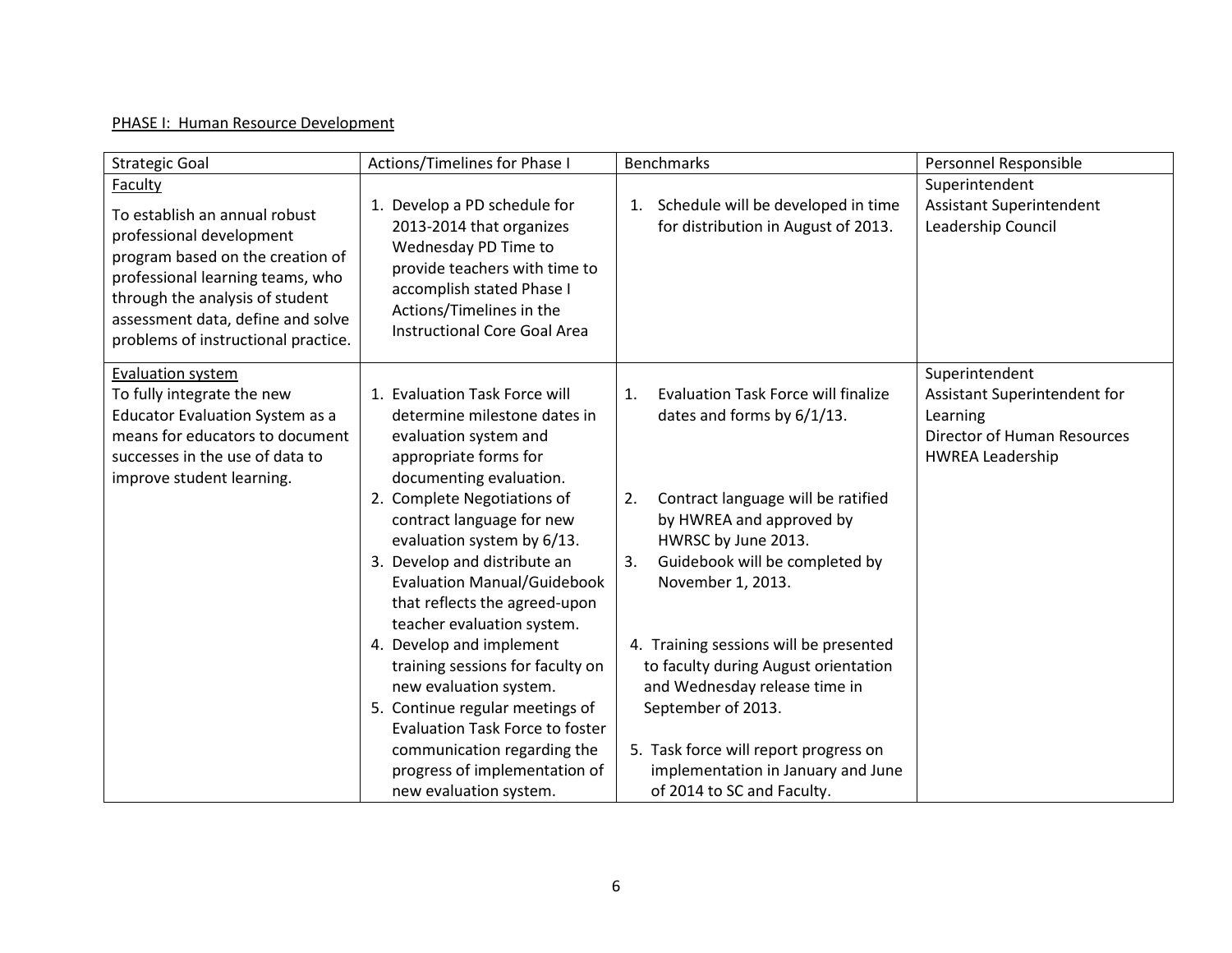| Administration                                                                                                                                                                                                                                  |                                                                                                                                                                                                                                                                                                                 |                                                                                                                                                                                                                                                                                                                                   |                          |
|-------------------------------------------------------------------------------------------------------------------------------------------------------------------------------------------------------------------------------------------------|-----------------------------------------------------------------------------------------------------------------------------------------------------------------------------------------------------------------------------------------------------------------------------------------------------------------|-----------------------------------------------------------------------------------------------------------------------------------------------------------------------------------------------------------------------------------------------------------------------------------------------------------------------------------|--------------------------|
| To provide leadership team<br>meetings and retreats that<br>support the work of the district<br>and develop the leadership<br>capacity of the team to guide a<br>school improvement program<br>rooted in the use of data to guide<br>decisions. | 1. Revise meeting agenda to<br>reflect the four standards of<br>educator competency.<br>2. Dedicate meeting time to<br>refining Leadership Team's<br>understanding of effective<br>instructional practice.<br>3. Dedicate meeting time to<br>monitoring the progress of<br>District Improvement<br>initiatives. | 1. Meeting agendas will reflect<br>standards for educator competency<br>Leadership Team agendas will<br>contain agenda items on Walk-<br>Throughs, Effective Instructional<br>Practice and Using Data to Improve<br>Student Learning.<br>3. Leadership Team Agendas will<br>contain items relating to<br>improvement initaitives. | District Leadership Team |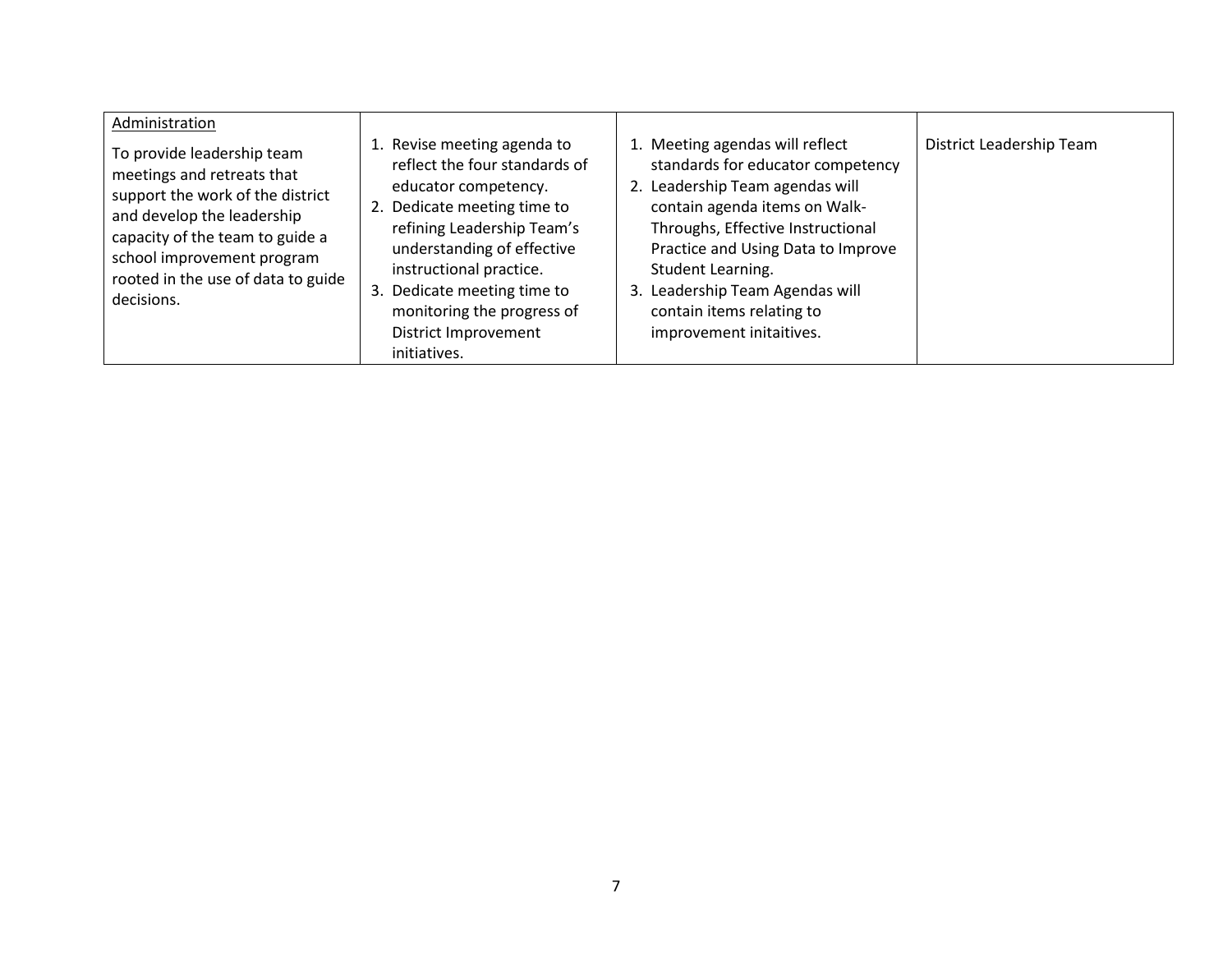## PHASE I: Organizational Development

#### Strategic Planning

| Strategic Initiative             | Actions/Timelines for Phase I     | <b>Benchmarks</b>                   | Personnel Responsible |
|----------------------------------|-----------------------------------|-------------------------------------|-----------------------|
| To complete the preparation of a | 1. Review Draft of Strategic Plan | 1. Review with SC in May of 2013    | Superintendent        |
| Strategic Plan including, the    | and Revised Mission and           | 2. Meet with School Advisory        | Leadership Team       |
| development of processes for the | <b>Expectations with School</b>   | Councils and Friends Groups in      |                       |
| accomplishment of the goals laid | Committee.                        | May 2013.                           |                       |
| out in the plan, and the review  | 2. Review Drafts with School-     | 3. New Strategic Plan will be basis |                       |
| and the revision of this Plan.   | based stakeholder groups.         | for "Opening Meeting" with          |                       |
|                                  | 3. Communicate completed          | Faculty in August and will be       |                       |
|                                  | Strategic Plan and Mission and    | communicated to school              |                       |
|                                  | <b>Expectations Documents to</b>  | communities.                        |                       |
|                                  | larger community.                 | 4. School Improvement Plans and     |                       |
|                                  | 4. Ensure School Improvement      | <b>Teacher SMART Goals</b>          |                       |
|                                  | Plans and Teacher                 | presented in                        |                       |
|                                  | Improvement Goals will reflect    | September/October of 2013           |                       |
|                                  | the priorities established in     | will reflect the initiatives of the |                       |
|                                  | the Strategic Plan.               | Strategic Plan.                     |                       |
|                                  | 5. Review and report progress on  | 5. Reports on progress will be      |                       |
|                                  | achieving objectives identified   | given to School Committee and       |                       |
|                                  | in Strategic Plan.                | communicated to stakeholders        |                       |
|                                  |                                   | in January and June of 2014.        |                       |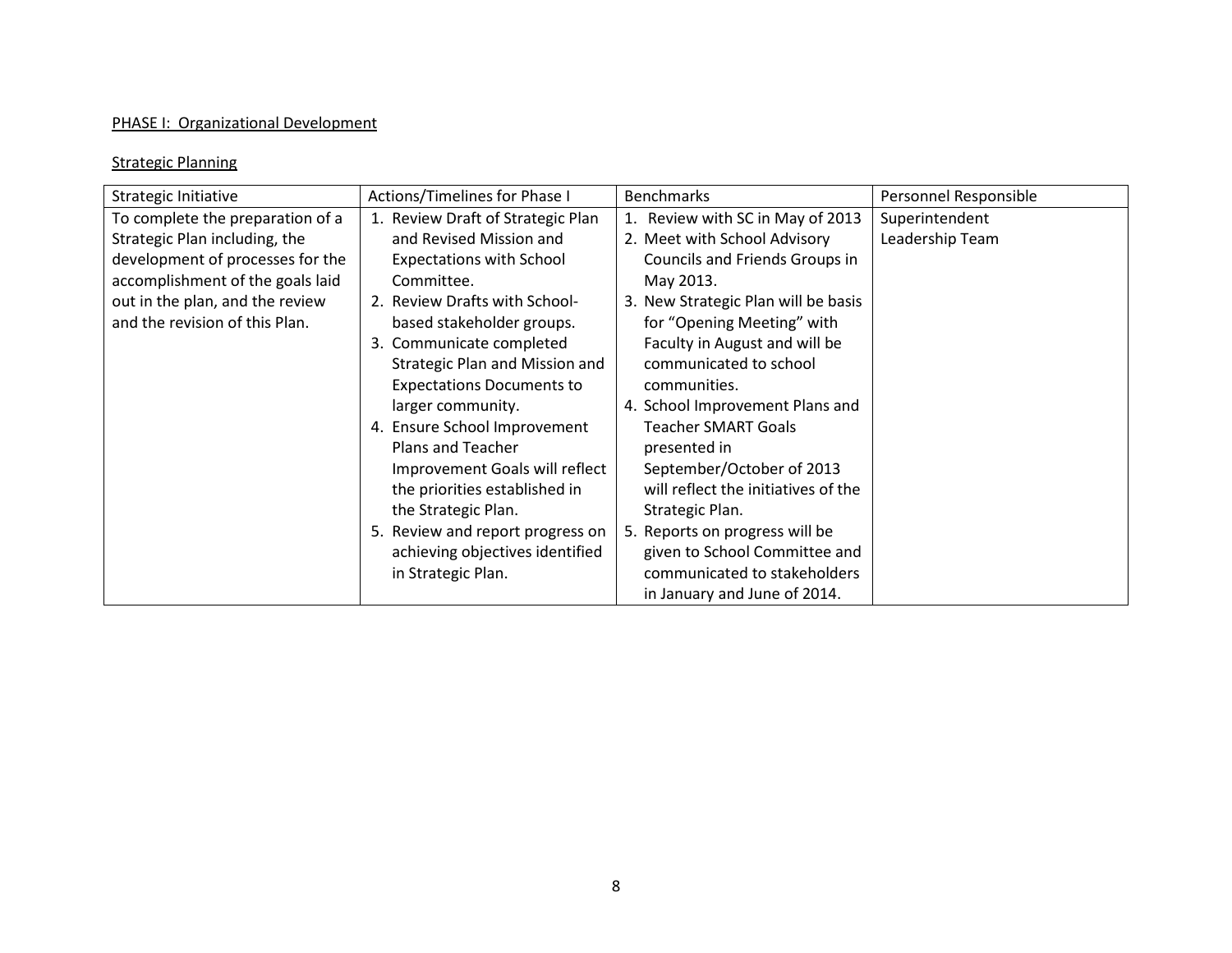|                                    | 1. Make decisions regarding use | 1.-3. District will have identified | Director of Technology, Assistant   |
|------------------------------------|---------------------------------|-------------------------------------|-------------------------------------|
| To develop a comprehensive         | of curriculum documentation     | appropriate software                | Superintendent for Learning         |
| Technology Plan that improves      | software package by             | systems.                            |                                     |
| the efficiency of district systems | November 2013                   |                                     |                                     |
| and procedures in the collection,  | 2. Make decision regarding the  |                                     |                                     |
| organization, and dissemination    | use of My Learning Plan         |                                     |                                     |
| of data.                           | Software by November of         |                                     |                                     |
|                                    | 2013                            |                                     |                                     |
|                                    | 3. Make decision regarding      |                                     |                                     |
|                                    | software to support Teacher     |                                     |                                     |
|                                    | Evaluation System by            |                                     |                                     |
|                                    | November 2013                   | 4. Director of Technology will      |                                     |
|                                    | 4. Complete a written District  | complete the District               |                                     |
|                                    | <b>Technology Plan</b>          | Technology Plan.                    |                                     |
| To develop comprehensive long      | 1. Complete long range Master   | 1.<br>Master Plan Document will     | 1. Master Plan Steering             |
| and short range plans for school   | Plan with SMMA.                 | be presented to SC in               | Committee                           |
| facilities and a preventative      |                                 | January 2014.                       |                                     |
| maintenance plan to ensure these   | 2. Develop facilities           | Maintenance<br>2.                   | <b>Director of Facilities</b><br>2. |
| assets will continue to support    | maintenance manual for          | manual/schedule will be             |                                     |
| high-quality instruction.          | <b>HWRSD</b>                    | complete in time for                |                                     |
|                                    |                                 | inclusion in FY15 Budget            |                                     |
|                                    |                                 | Discussions.                        |                                     |
|                                    | 3. Complete review of options   | <b>Collins Center</b><br>3.         | 3. Superintendent, SC, Facilities   |
|                                    | for combined Department of      | recommendations will be             | Sub-Committee                       |
|                                    | <b>Public Facilities and</b>    | presented to community in           |                                     |
|                                    | Infrastructure                  | fall 2013.                          |                                     |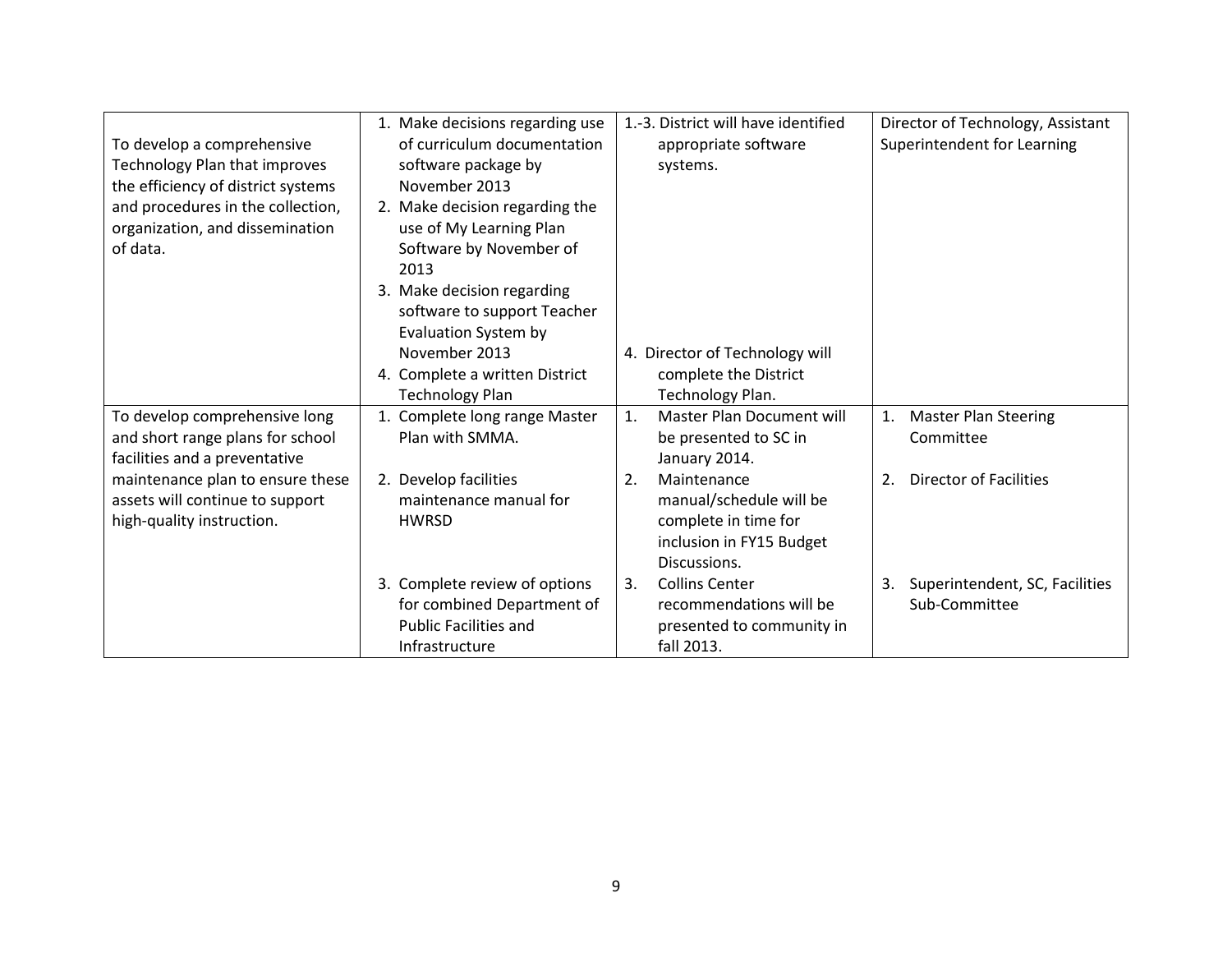### Structures to Support the Instructional Core

| To complete the School<br><b>Committee Policy Manual and</b><br>develop the related                                                                                                                        | 1. Complete a comprehensive<br>policy manual for the District.                                                                                                                                                  | 1. Policy Sub-committee will<br>complete a policy manual by<br>April 2014.                                                                                                                                                                   | SC Policy Sub-Committee                     |
|------------------------------------------------------------------------------------------------------------------------------------------------------------------------------------------------------------|-----------------------------------------------------------------------------------------------------------------------------------------------------------------------------------------------------------------|----------------------------------------------------------------------------------------------------------------------------------------------------------------------------------------------------------------------------------------------|---------------------------------------------|
| administrative procedures and a<br>process for the ongoing review<br>and updating of these Policies and<br>procedures to ensure decisions in<br>the District are focused on<br>improving student learning. | 2. Disseminate the manual to<br>stakeholders.                                                                                                                                                                   | 2. Hard copies of revised manual<br>will be distributed to all District<br>and School-level<br>administrators. Existence of<br>revised policy manual will be<br>communicated through<br>ConnectEd and will be posted<br>on District Website. |                                             |
|                                                                                                                                                                                                            | 3. Guide the leadership team<br>through the development of<br>written procedures for the<br>implementation of policies.                                                                                         | 3. Subcommittee of Leadership<br>Team will be created and<br>charged with writing<br>procedures for relevant SC<br>policy statements.                                                                                                        |                                             |
| To review and refine the staffing<br>patterns and organizational<br>structures in the District in order<br>to maximize their impact on<br>student learning.                                                | 1. Complete a comprehensive<br>review of staffing patterns at<br>all school buildings, in Central<br>Office and of support<br>positions.<br>2. Develop a list of<br>recommended changes for the<br>FY15 Budget. | 1. Review will be complete by<br>November 1.<br>2. Changes will be reflected in<br>Superintendent's<br>Recommended FY15 Budget                                                                                                               | Superintendent, District<br>Leadership Team |
| To develop an annual budget<br>process that articulates the<br>priorities of the District and                                                                                                              | 1. Revise Budget Process<br>Calendar to accurately reflect<br>District and stakeholder                                                                                                                          | 1. Budget Process Calendar will<br>be revised by 9.15.13.                                                                                                                                                                                    | Superintendent, District<br>Leadership Team |